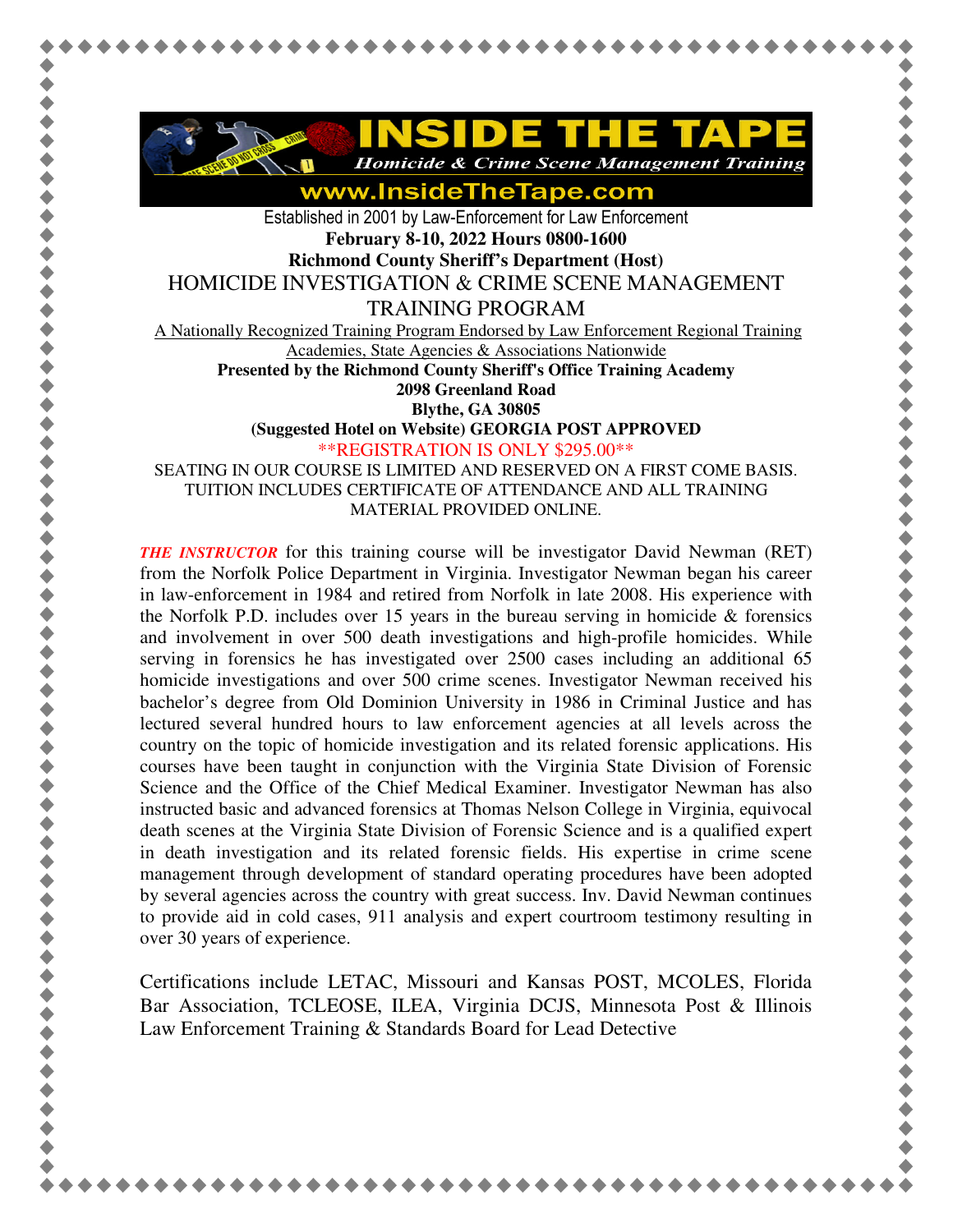## **COURSE TOPICS** ARE TO INCLUDE:

\*Development of Standard Operating Procedures Regarding the Suspicious Death Scene \*Defining and Explaining the Various Levels of Association that Exist Between the Homicide Victim and Offender (Pyramid of Association) (Solvability Factors)

\*Initial Scene Responsibilities Covering Boundaries, Canvassing (Data Collection)  $\&$ Immediate Leads (Sources)

\*Proper Crime Scene Protocol as it Relates to Death Investigation & Homicide

- \*Cold Case Investigation Strategies & Review of Solvability Factors (Case Objectives) \*Cold Case Reviews
- \*Evaluation of the 911 Call During the Active Phase through Case Reviews

\*Sources of Crime Scene Contamination & Prevention (Assessment Accountability)

- \*Categories of Circumstantial Evidence and Recognition of Contamination
- \*Victimology and Immediate Lead Indicators (High Vs. Low Risk)

\*Medical-Legal Death Investigation (Victim I.D. / Time of Death / Injury Recognition)

- \*Primary & Secondary Crime Scenes (Proper Definition)
- \*Crime Scene Sequence Event Determination Model Employing Scientific Method \*Crime Scene Evaluation (Execution of the Walk-thru)
- \*Crime Scene Indicators Related to Motive, Manner of Death & Method of Operation

\*DNA Review and Touch Evidence (Familial DNA & Phenotyping) (Genealogy)

- \*Specific Types of Crime Scenes & Related Forensic Disciplines
- \*Case Review (To Change Each Course)
- \*Suicide and Equivocal Death Scene Investigation Analysis of Equivocal Death
- \*SIDS Review and Infant Homicide Scene

Inside the Tape has been committed to providing quality training to law-enforcement agencies since 2001 without raising tuition rates or cancelling classes. We have added more in-depth topics and several new case reviews to our program which continues to receive high marks from law enforcement at all levels across the country and has been used as a model for homicide scene management by agencies such as the Cincinnati, Austin, Detroit, Atlanta and St Paul Police in Minnesota. Several agencies contract our program out for in-service training and have implemented our methodologies and crime scene management principles with great success resulting in higher clearance and conviction rates. Our courses have also been certified by the Illinois Law Enforcement Training and Standards Board by the Law and Justice Commission as required training to serve as a lead detective in the state.

REGISTER ONLINE AT WWW.INSIDETHETAPE.COM

Simply go to the calendar page and click the on-line registration link for the Richmond County Course. Print out the registration form and complete including method of payment. Fax the registration to 1-866-529-6152. You will receive a confirmation within 24 hours and a receipt if paying by credit card. Once payment is made refunds are not issued but credits are given for any future training course offered in the U.S.

INVESTIGATOR DAVID NEWMAN (RET) NORFOLK POLICE DEPARTMENT HOMICIDE & FORENSIC SECTION

INSIDETHETAPE@COX.NET WWW.INSIDETHETAPE.COM **Phone:** (757) 748-1991 **Fax:** (866) 529-6152 **Toll Free: (800) 297-6007**